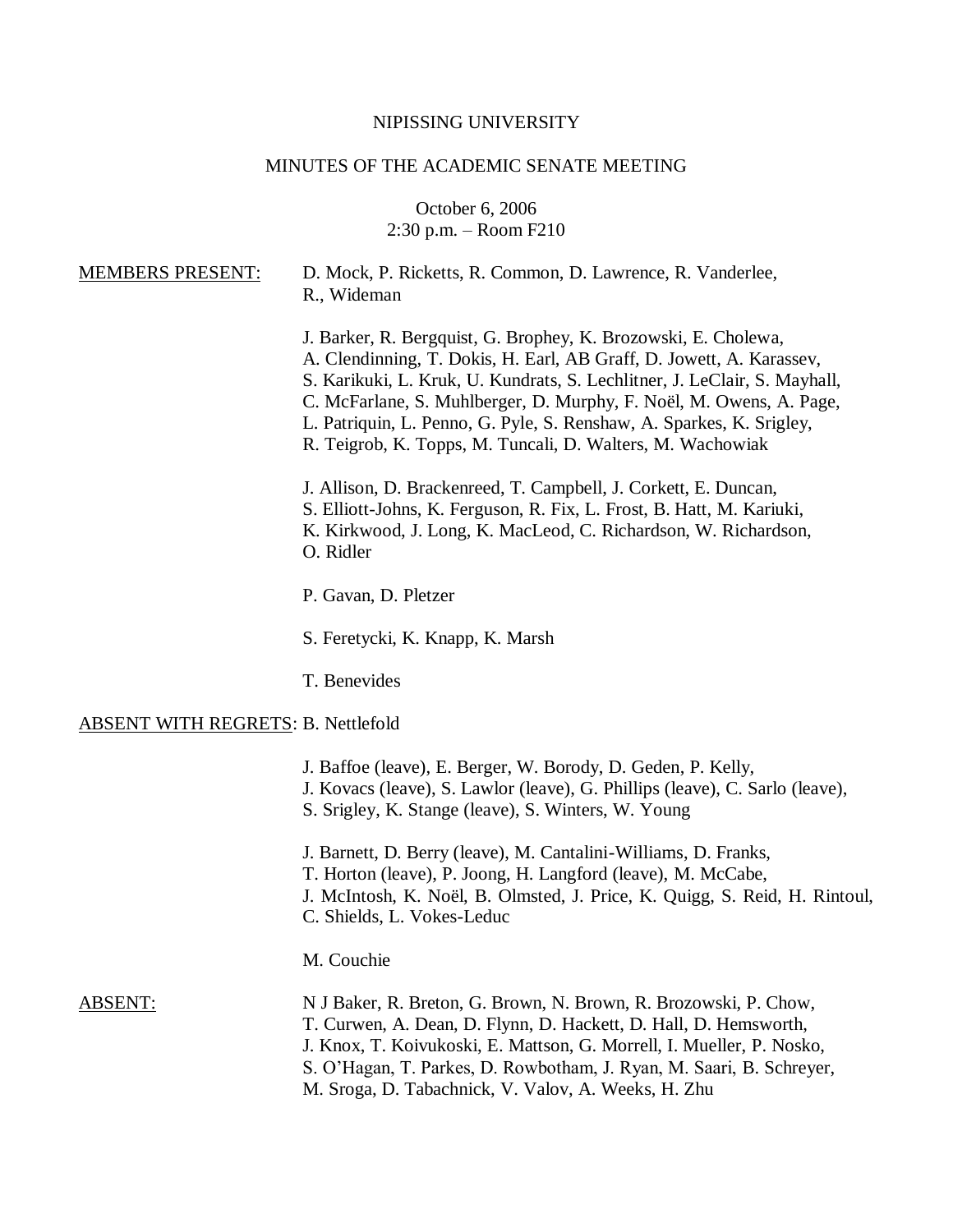Minutes of the Academic Senate Meeting October 6, 2006 Page 2

> AM Aquino, A. Bell, K. Clausen, R. Davis, H. Gardner, R. Graham, D. Gosse, C. Harvey, D. Jarvis, L. Keuhl, K. Kirkwood, G. Laronde, R. Lynn, N. Maynes, B. McMahon, M. Parr, MA Parr, C. Ricci, T. Ryan, J. Scott, G. Sharpe, I. Sinfield, M. Szakacs, K. Waller, N. Zur Nedden

B. Overholt

MOTION 1: Moved by K. Topps, seconded by M. Tuncali that the minutes of the meeting of September 15, 2006 be adopted. CARRIED

#### ANNOUNCEMENTS

The President made several brief announcements and began by thanking the senators who took the opportunity to attend the monastery open house and view this newly acquired space. He indicated that the university is open to suggestions as to how it should be used.

Senator Mock was pleased to report that admissions numbers were starting out on a positive note with overall enrollment of more than 6700 registered students. This included students at the Muskoka and Brantford campuses as well as students registered in MEd and AQ courses.

At the recent Ontario University Fair (OUF) in Toronto, there were 46 staff members that represented Nipissing. The President thanked all faculty who participated. He noted that compared to last year, almost 3000 more pieces of literature were distributed. It was also noted that our profile in the Metropolitan Toronto area has improved.

On September 29, there was a Council of Ontario Universities' retreat. Much of the discussion was on the multi-year accountability agreement. This is an agreement whereby the provincial government has requested all universities to identify new initiatives spanning the next three years. Senator Mock indicated that a draft of our agreement has already been submitted to MTCU with mostly positive feedback. The President's Budgetary Advisory Committee met and was apprised of the submission. This committee includes representation from all employee groups. Senator Mock thanked Senator Lawrence for his work on this submission.

The President also noted that the university has signed off on the Student Access Guarantee. This is a commitment to the government that students in need will have access to the resources required for their tuition, books, and other mandatory fees to fund a portion of the unmet need not received from OSAP. Previously, Nipissing had used 30% of the tuition increase as a clawback to fund programs such as NipWorks, practicum travel for education students, etc. Now, the government has specified where and how this money must be spent. This has a negative impact on Nipissing since we have the highest number of students in the province who are on OSAP. This may result in using operating money to fund NipWork positions.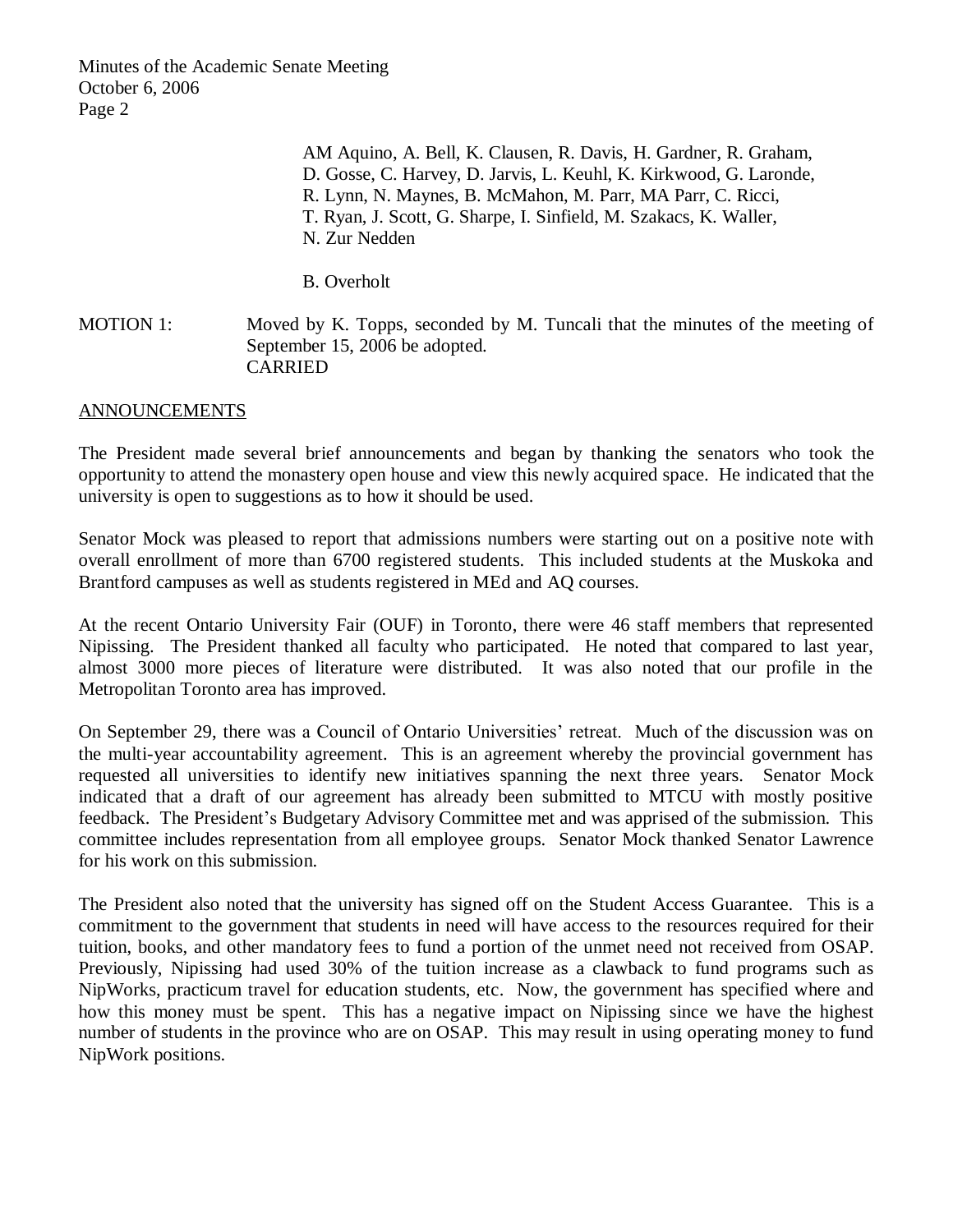Minutes of the Academic Senate Meeting October 6, 2006 Page 3

Other discussions at COU included the Maclean's survey and the fact that 14 universities in Ontario have not submitted data. Senator Mock indicated that COU and Ontario universities are going to release a common data set about programs, admission policies, student life, entering grades, class size, etc. This will also be an opportunity for institutions to provide output factors, a concept not included in the Maclean's survey. By the end of October, this information will be available via a COU website link. Coincidentally, at the same time, the Globe and Mail will be releasing their annual university report card. The President also noted that the CUSC and NSSE surveys have been received and are currently being analyzed.

Dr. Mock was pleased to announce that following the November 10 Senate meeting, there will be a senate/staff/board barbecue. It is at this time, the university community will pay a tribute to Dr. Ted Chase.

The Vice-President Academic and Research also extended his congratulations to all faculty, staff and students for their efforts at the OUF.

Senator Ricketts announced that he had heard from CFI, informally, that Nipissing's application for the science/research complex funding was not recommended for funding. He indicated he hoped that CFI would provide feedback.

A new Manager of Business Innovation and Technology Transfer has been hired effective November 1. This new position will work with the university and faculty to develop linkages with business and industry in North Bay and region. Senator Ricketts pointed out that this position is funded through the Ontario Partnership for Innovation and Commercialization consortium (OPIC).

The Vice-President also indicated that he and Paule Laberge recently returned from Ottawa where they met with NSERC and SSHRC officials. The purpose of these meetings was to establish a presence with these two organizations so as to ensure that Nipissing University is on their agenda. Dr. Ricketts also had the opportunity to hear a presentation from Dr. Peter Nicholson, President of the Council of Canadian Academies. This presentation included information on science and technology in Canada, the federal government's review of granting agencies and a presentation from the new President of SSHRC, Dr. Chad Gaffield.

The Dean of Education made a brief announcement regarding the Ontario College of Teachers. For senators who are not aware of this, he noted that OCT is charged with accrediting faculties of education in the Province of Ontario. Senator Common added that there has been increased tension between OCT and the education faculties noting that OCT is attempting to micromanage the faculties.

NUSU President, Kyle Marsh reminded senators that when e-mails go out to the "everybody distribution list", NUSU is not part of that list. E-mails may be found at the NUSU website. Senator Marsh was pleased to report that the results of recent elections are as follows: Social Sciences, Genevieve de Bruyn; Humanities, Madison Stoneman; Professional Schools, Matthew Bradley; Residence, Ian Wassink; and Director of the Faculty of Education, Catherine Dahmer. NUSU is also delighted to report that they will be awarding a \$5000 research grant for a faculty member and student to partner together on a research project. This grant will be going through the University Research Council.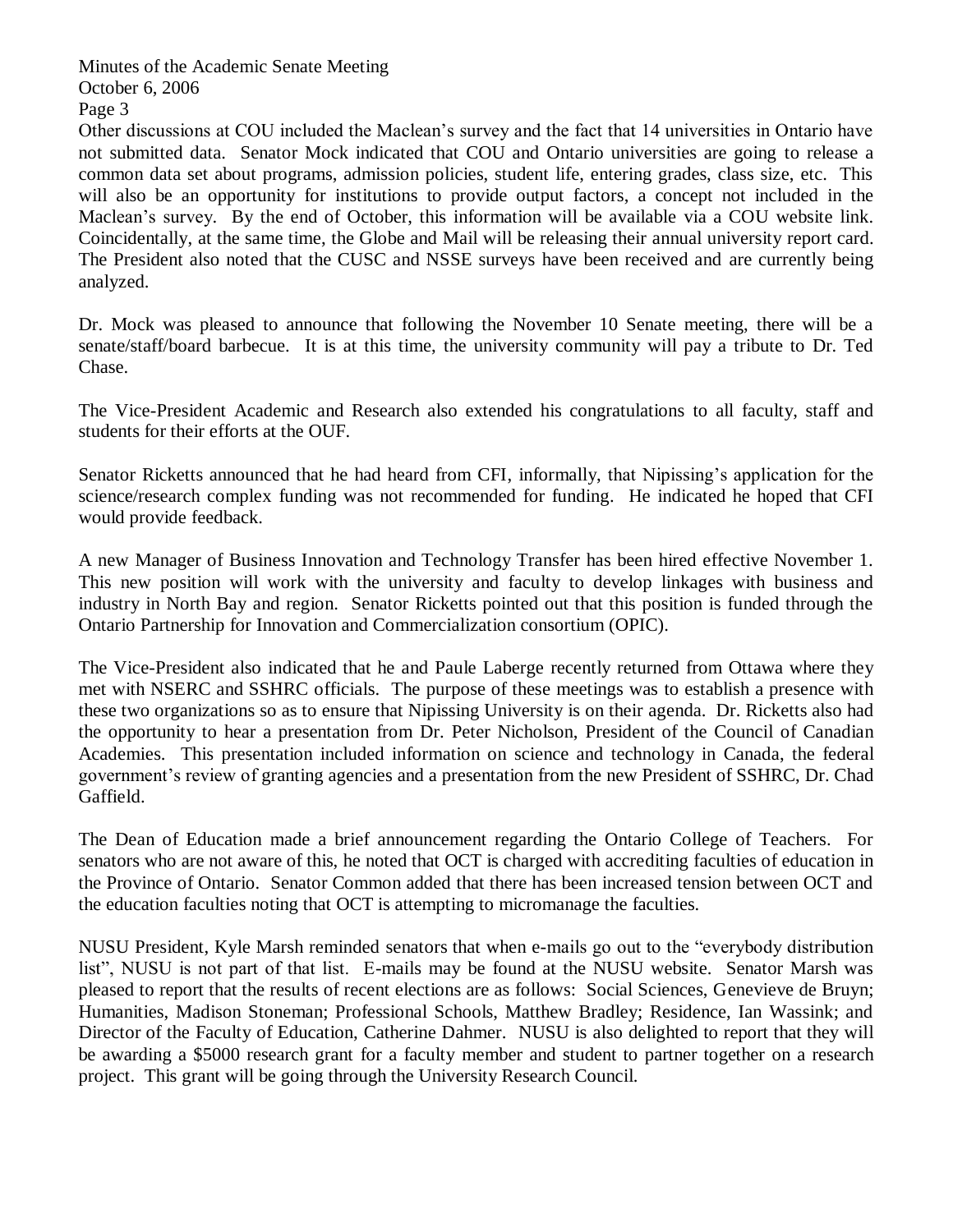Minutes of the Academic Senate Meeting October 6, 2006 Page 4 QUESTION PERIOD

Senator K. Srigley urged senators to attend the women's campus safety meeting on November 9 in the Board Room. There followed an extensive discussion regarding the Personal Harassment and Discrimination Committee (PHDC) and its mandate, membership, reporting mechanisms, etc. It was determined that Senator Frost is the Senate representative and Senator M. Kariuki is the NUFA representative. The Senate representative indicated that the committee had not met in a number of years. It was further established that a meeting is usually held only if there is a complaint. The Associate Vice-President of Human Resources, Connie Vander Wall, noted that a complaint may not necessarily go directly to a PHDC member but could be reported to a NUFA or Senate representative or to an outside agency such as the police or the Human Rights Commission. This was a choice that the complainant must make. The PHDC operates under mediation guidelines with confidentiality and privacy strictly adhered to.

There were several suggestions put forward including a change in policy that would see the PHDC summarize and report information to Senate. This would allow for the PHDC to respect the confidentiality issue but also remain transparent and be seen as responding to complaints. A suggestion was also made about hiring a person with expertise in harassment and discrimination policy. It was noted that this person would serve in an arms length capacity. There were comments regarding the expertise that was already available from senators, however, Ms. Vander Wall noted that ideally, this person should have a legal background and that this would cost money. She also noted that the Women's Safety Committee and the Campus Safety Audit have previously been fortunate if 10 people attended. On November 9, there will be a Committee meeting and safety audit and Ms. Vander Wall strongly urged senators to attend.

The Senate Speaker asked if senators would be comfortable with a review of Nipissing's policy on harassment and discrimination, the results of which would be reported to Senate. The President responded by stating that harassment is everyone's concern and that the new Manager, Environmental Health and Safety will look at structures in place at other institutions. He indicated he would report back to Senate.

Senator K. Srigley requested that a recommendation be recorded as the following motion:

MOTION 2: Moved by K. Srigley, seconded by H. Earl that the mandate of the Personal Harassment and Discrimination Committee be reviewed along with comparative data from other universities. CARRIED

## REPORTS OF STANDING COMMITTEES

Executive Committee

MOTION 3: Moved by U. Kundrats, seconded by R. Vanderlee that the Report of the Senate Executive Committee dated September 28, 2006 be received. CARRIED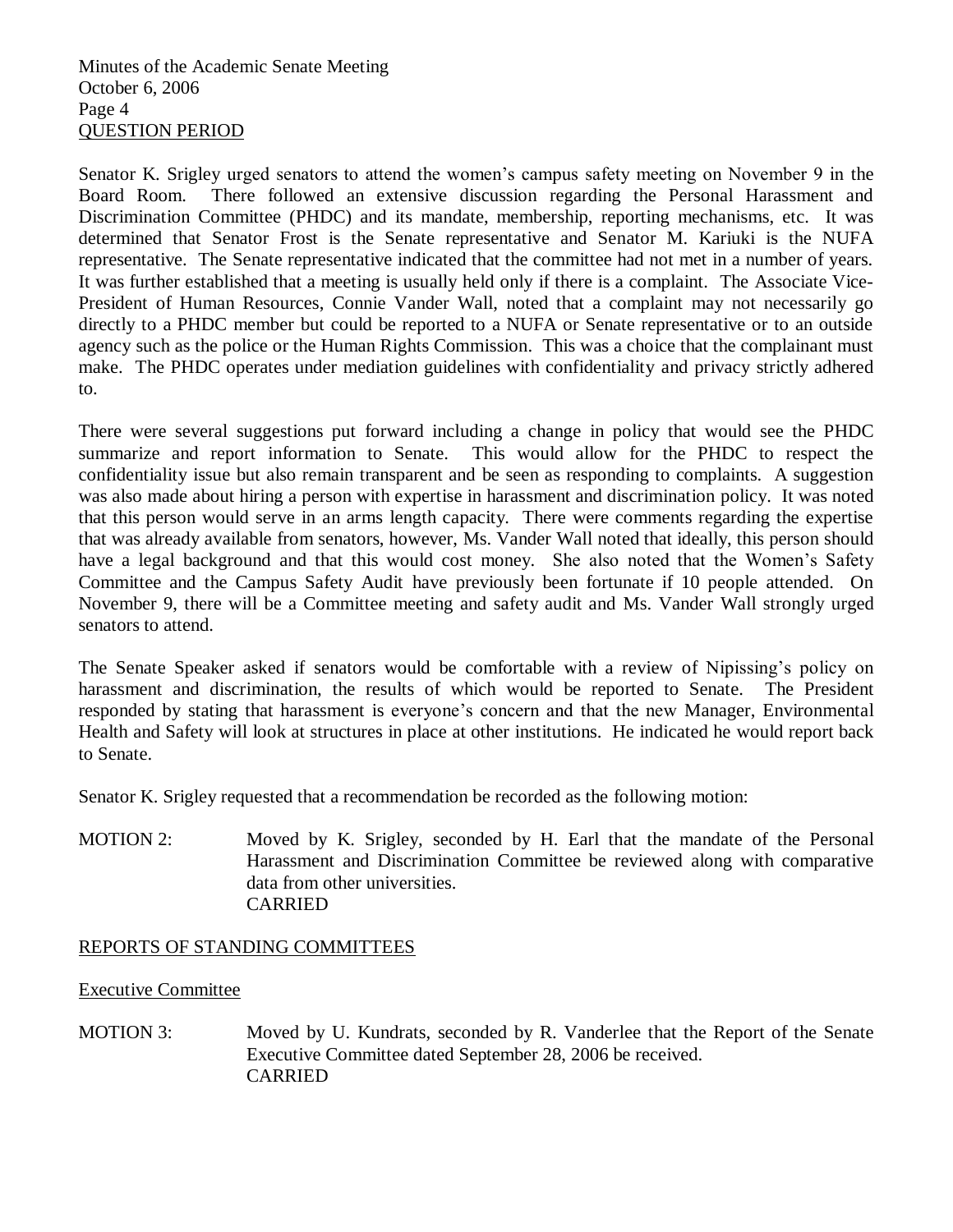Minutes of the Academic Senate Meeting October 6, 2006 Page 5 Academic Planning Committee

- MOTION 4: Moved by P. Ricketts, seconded by S. Muhlberger that the Report of the Academic Planning Committee dated September 29, 2006 be received. CARRIED
- MOTION 5: Moved by P. Ricketts, seconded by R. Common that Senate grant Stage 1 approval to develop a full-time Master of Education in Curriculum Leadership Studies. CARRIED

Admissions, Promotions and Petitions Committee

- MOTION 6: Moved by A. Sparkes, seconded by K. Marsh that the Report of the Admissions, Promotions and Petitions Committee dated September 15, 2006 be received. CARRIED
- MOTION 7: Moved by A. Sparkes, seconded by K. Marsh that the students listed on Appendix A, who have completed all requirements of their respective degrees, be admitted to their degrees in-course and that diplomas for the degree be awarded. CARRIED

### REPORTS OF REPRESENTATIVES ON OTHER BODIES

Senator Benevides, Alumni Representative, updated Senate on the golf tournament that was held at Highview Golf Course on September 23. She also noted that there will be a pancake breakfast at Brantford on October 26. A new café series is also commencing on October 28 with Senator Reid being the first guest speaker. The Alumni Association is also working on their part of the strategic plan at their annual retreat.

The Senate Representative on the Pension Committee, reminded senators that back in the spring, the committee blocked some international funds. Senator Lawrence noted that the committee is still investigating the acquisition other funds to round out the international selection, but has been unsuccessful in finding any that are impressive.

#### **ELECTIONS**

Election of one Senator to serve on the Pension Committee

F. Noël nominated B. Bergquist G. Pyle nominated E. Cholewa

MOTION 8: Moved by S. Renshaw, seconded by G. Pyle that nominations cease. CARRIED

**Elected: B. Bergquist**